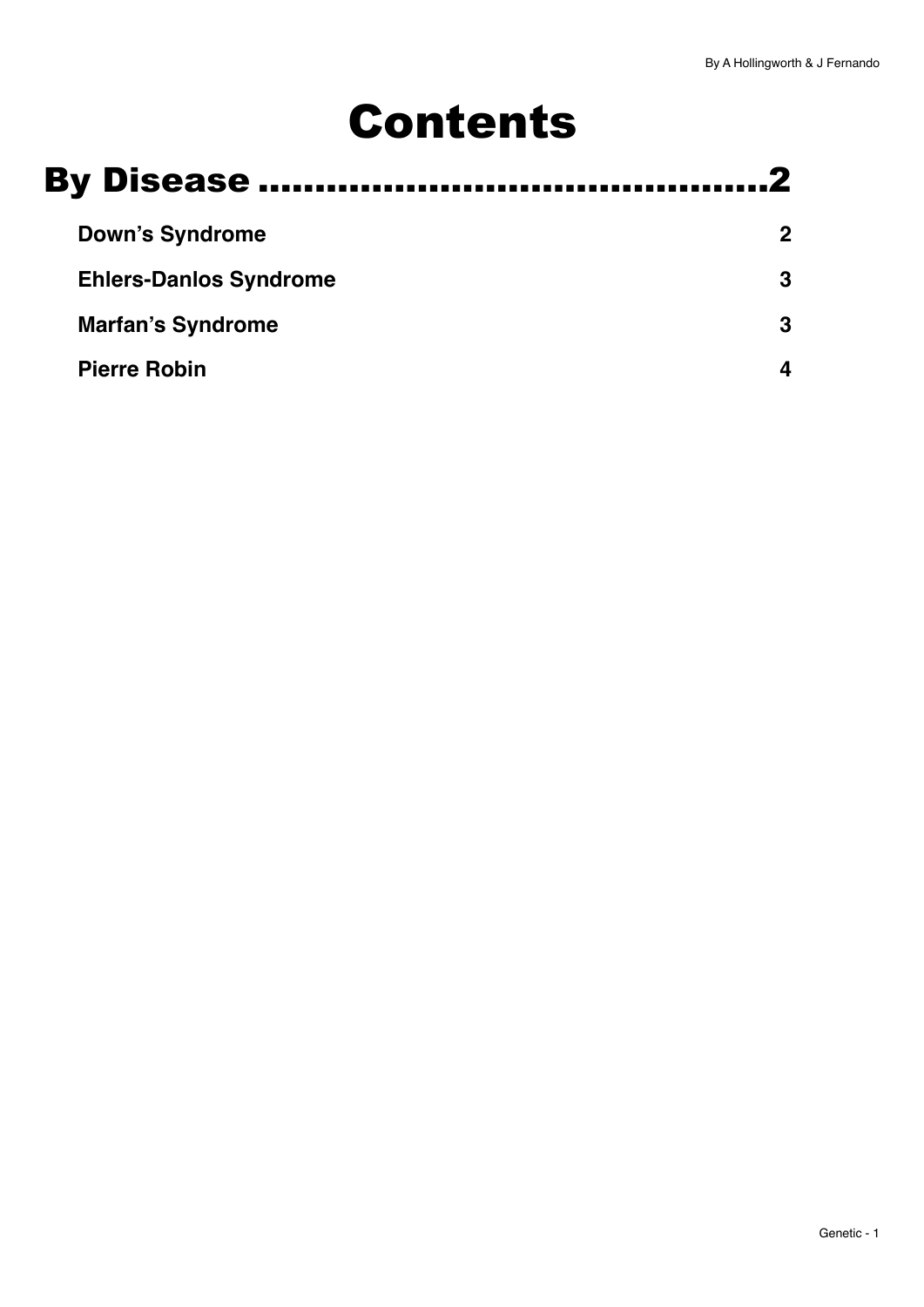# <span id="page-1-0"></span>By Disease

## <span id="page-1-1"></span>Down's Syndrome

## **Preoperative**

- = genetic disorder (Trisomy 21)
- commonest genetic abnormality
- $-1.6:1000$

#### **CLINICALLY**

- characteristic dysmorphic features: brachycephaly (short flattened cranium), flat nasal bridge, upward slopping palprebral fissures (space between upper & lower eyelids), small mouth and ears, single palmer crease, small stature

- AIRWAY: large tongue, crowding of midface structures, high arched palate, micrognathia, short broad neck, hypersalivation, subglottic and tracheal stenosis, TMJ laxity

- CNS: impaired global development, epilepsy, hypotonia, squint, cataracts, deafness

- CVS: VSD, Eisenmenger's syndrome (chronic  $L \Rightarrow R$  shunt  $\Rightarrow$  pHTN), ASD, PDA, TOF and PHT, rhythm abnormalities -> pacemaker, AR, MVP

- RESP: OSA, recurrent chest infections, tonsillar/adenoidal hypertrophy
- MUSCU: atlanto-axial instability 30% (frequently asymptomatic), cervical spondylosis
- GI: GORD, gastrointestinal atresia's, gall stones and Coeliac's disease
- NEURO: epilepsy 10%
- HAEM: immunodeficient, leukaemia's and lymphoma's,
- ENDO: obesity, hypothyroid 40%, DM
- SKIN: difficult IV access
- level of functioning @ home and community
- previous operations and anaesthetics
- medications
- allergies

#### **INVESTIGATIONS**

- ECG:
- ECHO: (if indicated)
- c-spine xrays if neck pain, ↓AROM, neurology on neck positioning
- TFT's

#### **MANAGEMENT**

- may require a pre-medication (midazolam 0.5mg/kg PO, ketamine 5mg/kg PO)

- optimise if able

## Intraoperative

- intubate (use a size smaller tube and insure has a leak)
- IPPV
- GORD cares
- avoid excessive movement of neck
- often need lower MAC
- consider RA + GA where possible

## Postoperative

- get parents in room when waking (can help manage agitation)
- may have hypotonia (up to 75%) -> airway compromise
- HDU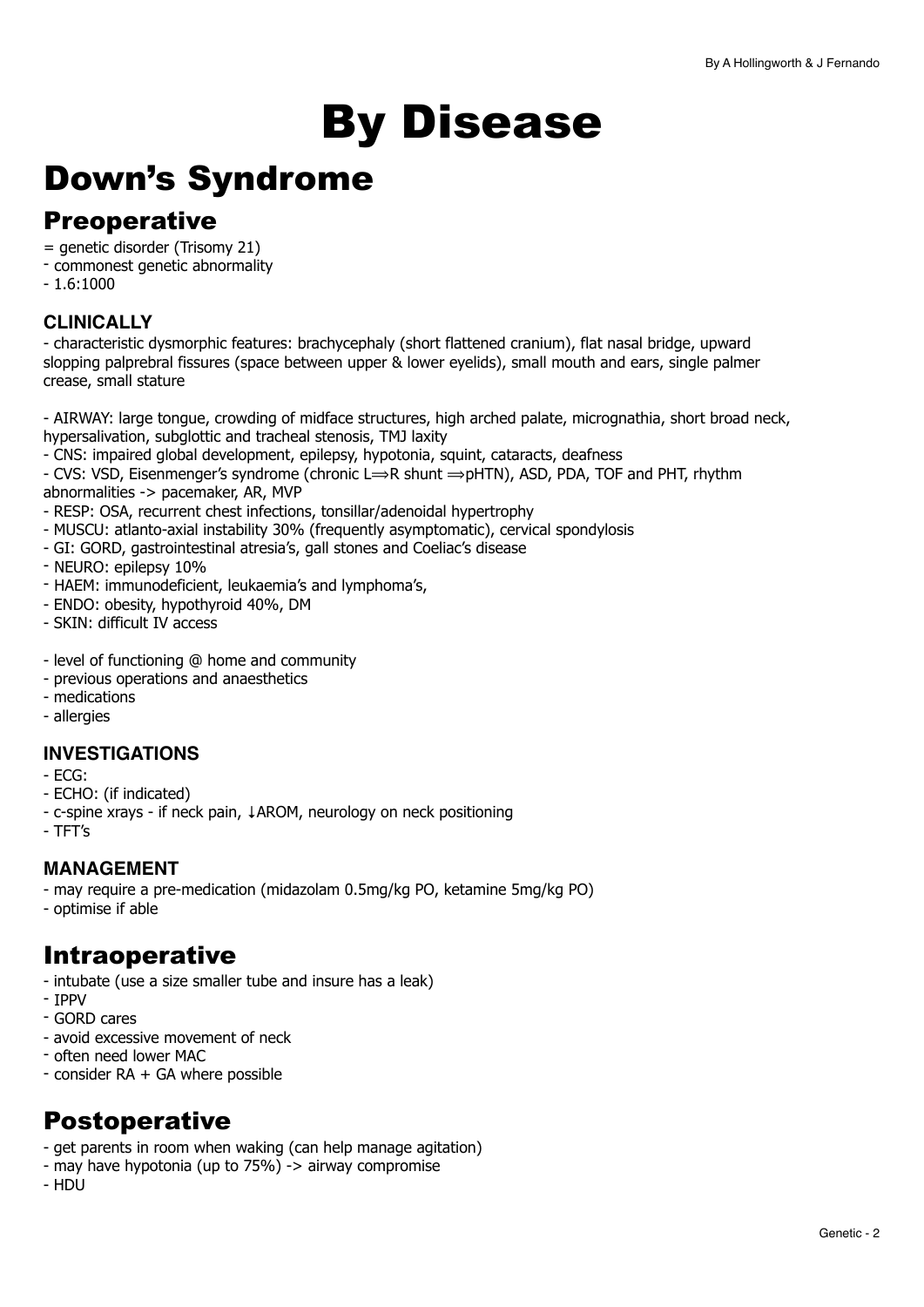- continuous SpO2, supplemental O2
- sedation score & RR
- minimise opioid consumption
- physiotherapy
- get mobile
- at risk of post-operative chest infections

## <span id="page-2-0"></span>Ehlers-Danlos Syndrome

## **Preoperative**

- = group of defective collagen cross-linking disorders
- 6-10 major types depending on classification
	- $ightharpoonup$  each target diff locations:
		- type  $182$  = mostly skin but also hypermobility
		- type  $3 =$  hypermobility
		- type  $4 = \sqrt{\text{v}^2 + \text{v}^2}$  (severe form)
			- ie vessels & organs prone to rupturing
				- (80% life threatening probs by age 40)
		- others v rare

#### **HISTORY**

- recurrent dislocations
- prolonged spontaneous bleeding
- rupture of cerebral or other vessels
- bowel perforation
- spontaneous pneumothorax

#### **EXAMINATION**

- extensible, fragile skin
- joint laxity
- hypermobile joints
- ocular abnormalities
- kyphoscoliosis

#### **INVESTIGATIONS**

- CXR: pneumothorax

#### **MANAGEMENT**

- supportive

## Intraoperative

- careful positioning and padding
- lung protective ventilation
- gentle intubation (can cause severe tracheal bruising)

## Postoperative

- low threshold for CXR

## <span id="page-2-1"></span>Marfan's Syndrome

## **Preoperative**

- = connective tissue disorder
- autosomal dominant